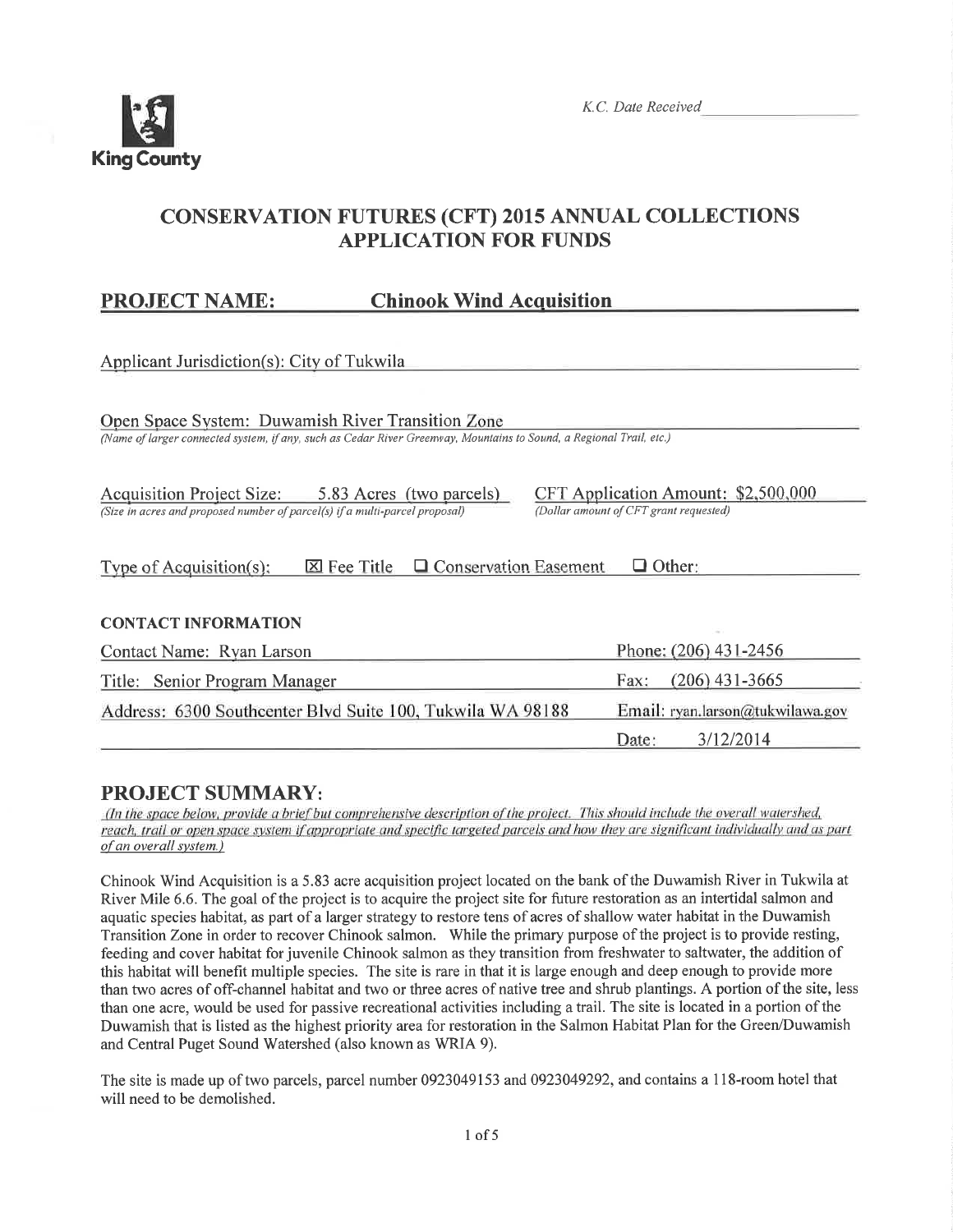### 1. OPEN SPACE RESOURCES

Please review the attached evaluation criteria. For the proposed acquisition parcel(s), please mark those criteria that apply and thoroughly, yet succinctly, describe in the space below how the proposed acquisition satisfies each marked criteria. Please clearly describe how these criteria might be met at a landscape level, and how they apply to individual parcels. If restoration is part of the plan, please briefly describe the current condition and the hoped for restored condition that is the goal of the acquisition.<br> $\Box$  A. Wildlife habitat or rare plant reserve  $\Box$  E. Historic/cultural resources

- $\Box$  A. Wildlife habitat or rare plant reserve  $\boxtimes$  B. Salmon habitat and aquatic resources
- 
- 
- 
- 
- $\boxtimes$  B. Salmon habitat and aquatic resources  $\boxtimes$  F. Urban passive-use natural area/greenbelt  $\Box$  C. Scenic resources  $\boxtimes$  G. Park/open space or natural corridor addit
- $\Box$  C. Scenic resources  $\Box$  C. Park/open space or natural corridor addition  $\Box$  D. Community separator  $\Box$  H. Passive recreation opportunity/unmet needs
	- $\Box$  H. Passive recreation opportunity/unmet needs

#### B. Salmon habitat and aquatic resources

The primary purpose of this project is to create off-channel, shallow water habitat for juvenile Chinook. The site is located in the high priority "Duwamish Transition Zone," where juvenile salmonids undergo transformation as they travel from fresh to salt water. Off channel and shallow water habitats at this site will provide opportunities for juvenile fish to move out of the main channel to slow water areas where they can feed and grow. This site is unique from all existing restoration sites in the Duwamish because it would accommodate a deep channel adjacent to the mud flats, so that small fish would not be washed down into the main channel with every low tide. Longer residence times in the transition zone allow smolts to become larger prior to entering the Puget Sound, which is believed to increase their survival rates. Lack of off-channel habitat has been shown to be the biggest hindrance to salmon recovery in the entire Green/Duwamish Watershed. The Duwamish estuary is highly industrialized and altered from its historic condition. Records indicate that before European settlement, there were I ,3 10 acres of wetlands in the watershed; today there are less than 35 acres. The property is located immediately downstream of the Duwamish Gardens project, providing the opportunity to create a combined habitat and passive recreation site with approximately 1,500 feet of continuous restored shoreline habitat.

The site is made up of two parcels totaling 5.83 acres, with approximately 700 feet of Duwamish River frontage. Vegetation along the banks is primarily invasive shrubs, including Himalayan blackberry. The property is currently operated as an extended stay motel and has several buildings that have reached the end oftheir useful life. The property is currently listed for sale, and the City has confirmed that the owner is willing to enter into a purchase and sale agreement with the City.

The threat that the property may be lost for restoration purposes is significant, so there is urgency to the purchase. The property is currently being offered for sale and opportunities for acquiring propefy for restoration work within the Duwamish are extremely hard to come by. Many sites have high value improvements, contaminated soils issues, longterm leases, and other barriers to purchase.

#### F. Urban passive-use natural area/greenbelt

This site will provide a passive-use, greenbelt area in a highly industrial location in close proximity to two lowincome neighborhoods: Duwamish and Allentown in Tukwila. Residents of the area are multi-ethnic and subject to more health problems and shorter life spans than elsewhere in King County. Replacing a paved area and motel with a green space that has passive recreational opportunities and trees will help alleviate some of these problems.

#### G. Park/open space or natural corridor addition

The Duwamish River is a highly altered natural river corridor surrounded by development including heavy industrial activities. This planned acquisition combined with the expanded Duwamish Gardens site will allow for approximately <sup>I</sup>,500 ft. of restored shoreline with passive recreation activities. It would allow the creation of a trail linking East Marginal Way with Tukwila International Blvd. In addition, it is adding to the link of completed or planned habitat projects in the area creating a corridor of riparian and off channel habitat for juvenile Chinook salmon that include the Codiga Farms, Duwamish Hill Preserve, Duwamish Gardens, North V/inds Weir, and the Cecil Moses sites. Studies have shown that this segment of the Duwamish River is vital to the recovery of Chinook salmon.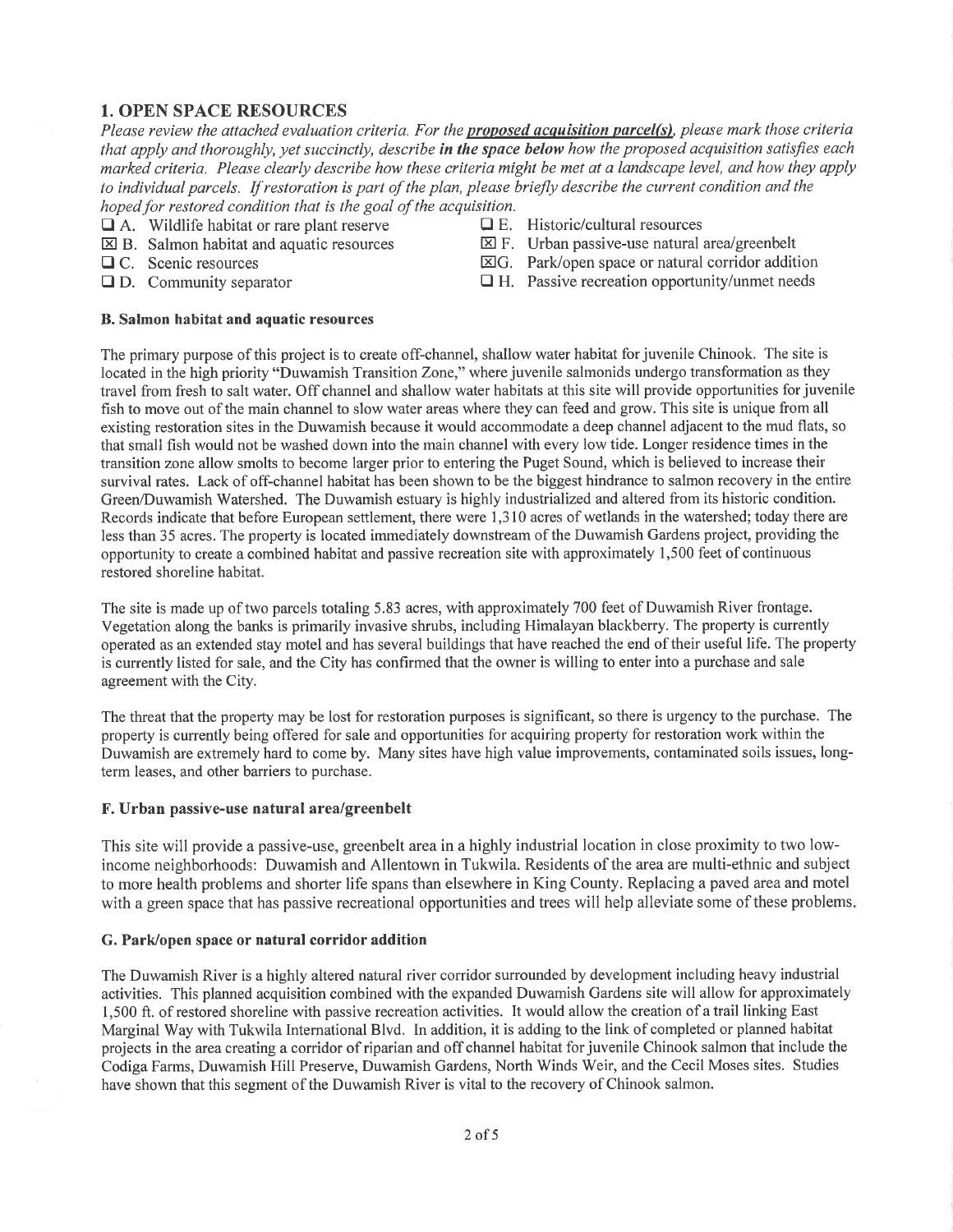## 2. ADDITIONAL FACTORS

For the proposed acquisition parcel(s), please mark all criteria that apply and thoroughly, yet succinctly, describe in the space below how the proposed acquisition satisfies each marked criteria.

- $\Box$  A. Educational/interpretive opportunity
- $\Box$  B. Threat of loss of open space resources
- $\boxtimes$  C. Ownership complexity/willing seller(s)/ownership interest proposed
- $\boxtimes$  D. Partnerships Describe any public or private partnerships that will enhance this project
- $\Box$  E. Is the property identified in an adopted park, open space, comprehensive, or community plan?
- E F. Transferable Development Credits (TDC) participation

### C. Ownership complexity/willing seller(s)/ownership interest proposed

Available sites for habitat restoration within the Duwamish Transition Zone are extremely limited. The WRIA 9 Salmon Habitat Plan, Making Our Watershed Fit for a King, set a goal of creating 173 acres of off channel, shallow water habitat within the Duwamish Transition Zone by 2055. To date, a small fraction of this (less than l0 acres) has been constructed or is planned for construction, and opportunities to purchase large sites like this one are extremely rare. This site is currently used as an extended stay motel. However, the motel has reached the end of its useful life and any future development on this site will require the motel to be removed and the site cleared prior to redevelopment. (If acquired, funds will be sought for building removal from a source other than Conservation Futures.) The property is currently for sale and the owner is interested in selling the site to the City for habitat restoration.

### D. Partnerships - public or private partnerships that will enhance this project

The City of Tukwila has been an active partner with the many jurisdictions and stakeholders involved in salmon recovery in the Green/Duwamish and Central Puget Sound watershed since 1999. The City's council plays an active role in funding and supporting WRIA 9 salmon recovery actions, and the city has worked closely with the WRIA 9 salmon recovery team to build other projects within city boundaries to enhance salmon habitat. Since this project is in the top tier of the WRIA 9 list of high priority projects, WRIA 9 has indicated its willingness to assist the City with securing funding and ensuring that the project is technically consistent with regional salmon recovery goals.

### 3. STEWARDSHIP AND MAINTENANCE

How will the property be stewarded and maintained? Does the property lend itself to volunteer stewardship opportunities? How will ongoing stewardship and maintenance efforts be funded?

The finished project will be owned and maintained by the City of Tukwila as a City park site. Tukwila park employees will partner with local volunteers to provide routine maintenance of the completed site. The Tukwila Parks Department currently works with volunteer groups for both the Riverbend Hill Preserve and Codiga Farms parks, and intends to continue working with EarthCorps to maintain the North Winds Weir restoration site after it is transferred into City ownership from King County. The Chinook Wind site lends itself well to volunteer stewardship activities. The majority of the site will either be excavated channel or native riparian plantings. Following plant establishment, routine maintenance should be limited to removal of invasive plants, replacement of damaged or dead vegetation, and plant trimming where necessary. These types of maintenance activities are well suited to volunteer groups.

Ongoing stewardship and maintenance of the many completed and planned restoration projects along the Duwamish is a high priority for WRIA 9 salmon habitat recovery, and a strategy for funding long-term stewardship for all projects in the area is currently being developed as part of the Duwamish Blueprint, a restoration strategy for the Duwamish Transition Zone. The City is actively participating in developing the Duwamish Blueprint in partnership with WRIA 9 and the Working Group members. One possible model is that currently being implemented by EarthCorp's Puget Sound Stewards program, where they train citizens to be site stewards, and assign a small group of volunteers to regularly monitor and organize work parties for site maintenance.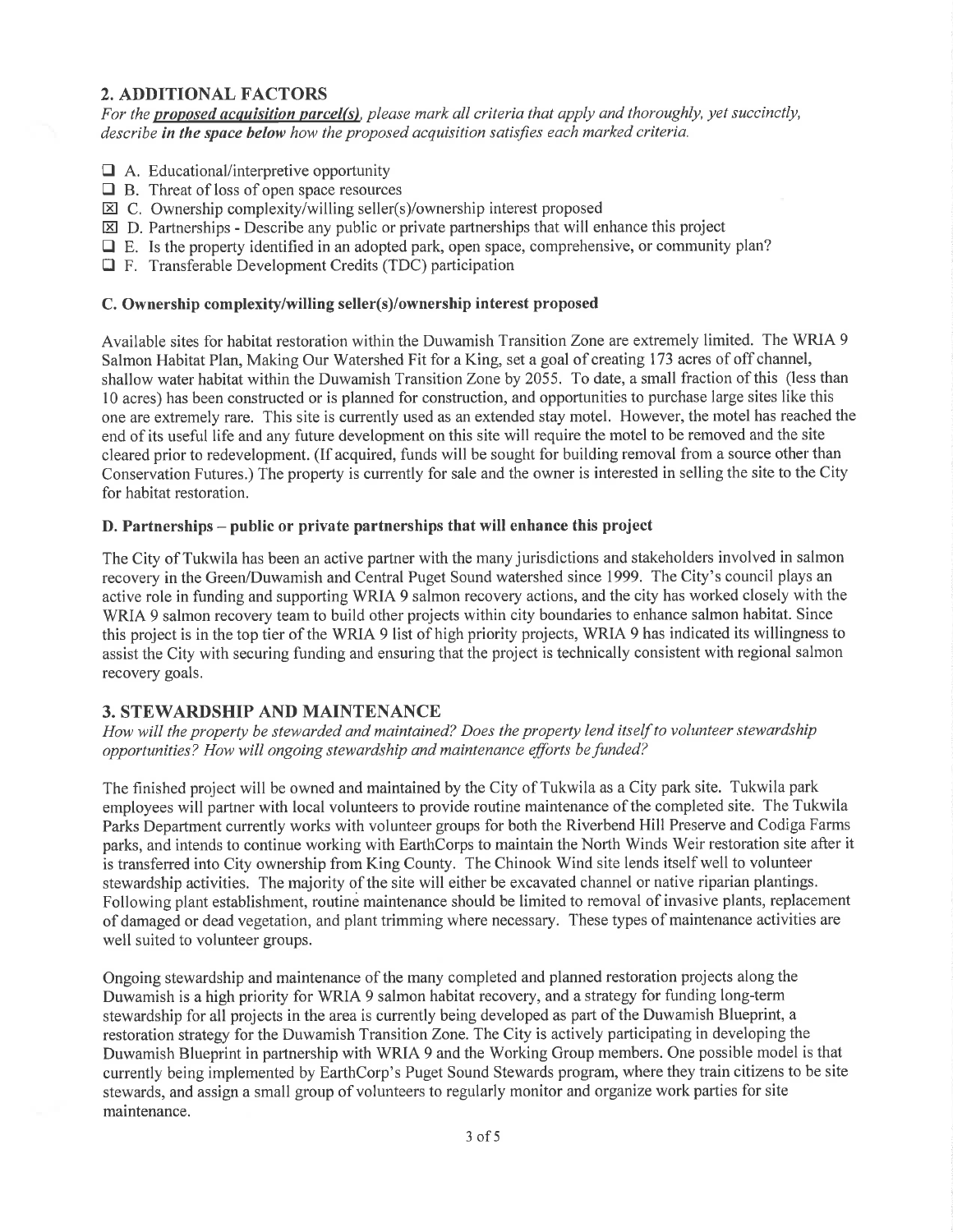### 4. PROJECT BUDGET

| 1) TOTAL CFT APPLICATION AMOUNT <sup>®</sup> | CFT: \$2,500,000 |
|----------------------------------------------|------------------|
| 2) TOTAL PEL APPLICATION AMOUNT <sup>b</sup> | PEL:             |

 $^a$ Allowable CFT acquisition costs (Ordinance 14714): The disbursement of funds shall be made only for capital project expenditures that include costs ofacquiring real property, including interests in real property, and the þllowing costs: the cost of related relocation of eligible occupqnts, cost of appraisal, cost of appraisal review, costs of title insurance, closing costs, pro rata real estate taxes, recording fees, compensating tax, hazardous waste substances reports, directly related staffcosts and related legal and administrative costs, but shall not include the cost of preparing applications for conservation futures funds.  $\overline{b}$ King County projects only, if applicable.

Estimation of property value:

Briefly note how land values have been estimated (i.e., appraisal, property tax assessment, asking price, letter of value or other means).

The City estimates that the property is valued at \$7,600,000. This amount is the current list price. The property value may be adjusted based on the appraisal.

| <b>PROJECT COSTS</b>                                   | <b>ESTIMATED DOLLAR AMOUNT OR RANGE</b> |
|--------------------------------------------------------|-----------------------------------------|
| Total property interest value                          | \$7,600,000                             |
| Title and appraisal work                               | \$50,000                                |
| Closing, fees, taxes                                   | \$50,000                                |
| Relocation                                             | \$10,000                                |
| Hazardous waste reports                                | \$10,000                                |
| Directly related staff, administration and legal costs | \$20,000                                |
| <b>Total Project Costs (CFT and other funds)</b>       | \$7,740,000                             |

| <b>MATCHING FUNDS: Existing Sources</b><br>(CFT can only provide a maximum of 50% of anticipated<br>project costs) | <b>DATE</b><br>(Expended or Committed) | <b>DOLLAR AMOUNT</b><br>(Expended or Committed) |
|--------------------------------------------------------------------------------------------------------------------|----------------------------------------|-------------------------------------------------|
|                                                                                                                    |                                        |                                                 |
|                                                                                                                    |                                        |                                                 |
| <b>Total CFT Funds Previously Received</b>                                                                         |                                        |                                                 |
| <b>This Project</b>                                                                                                |                                        |                                                 |
| <b>Total Matching Funds and Past CFT Funds</b><br><b>Currently Identified</b>                                      |                                        |                                                 |
| <b>Unidentified Remaining Match Need</b>                                                                           | \$5,240,000                            |                                                 |

Unidentified remaining match need: What funds are anticipated and what is the time frame?

Please briefly discuss how the unidentified remaining match need above will be met.

The City is currently seeking additional grant sources for this project. The King County Mitigation Reserve Program is seeking approval from the Interagency Review Team to fund this project, and if approved, may be able to contribute upwards of \$5 million. The King County Flood Control District is another potential source for revenue. If funded, the City will work closely with the King County MRP and the WRIA 9 salmon habitat team to identify additional revenue to complete the project in the shortest timeframe possible.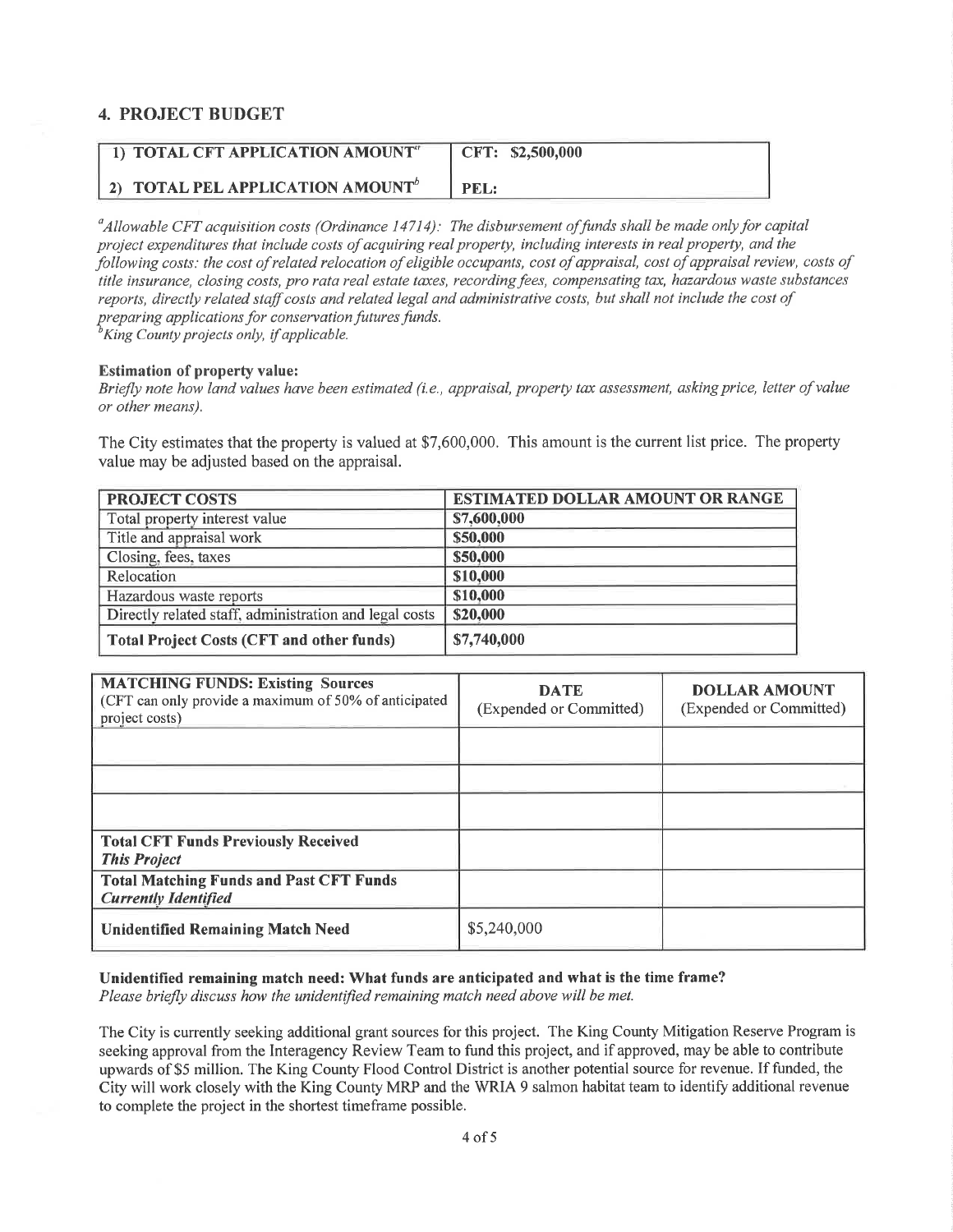### 5. IN-KIND CONTRIBUTIONS FROM PARTNERSHIPS

| <b>Brief Activity Description</b> | <b>Dollar Value of</b><br>In-kind<br><b>Contribution</b> | <b>Status</b><br>(Completed or Proposed) | <b>Activity Date Range</b><br>(Completion Date or Proposed<br>Completion Date) |
|-----------------------------------|----------------------------------------------------------|------------------------------------------|--------------------------------------------------------------------------------|
|                                   |                                                          |                                          |                                                                                |
|                                   |                                                          |                                          |                                                                                |
|                                   |                                                          |                                          |                                                                                |
| <b>TOTAL</b>                      |                                                          |                                          |                                                                                |

### 6. ATTACHED MAPS (Two maps are now required: 1) site map and 2) general location map; you may also include one additional map, aerial photo or site photo)

 $8\frac{1}{2}$  x 11" maps are preferred, but 11 x 17" is acceptable if folded and hole-punched for insertion into a three-ring binder.

Site Map that shows the following:

- Each parcel proposed for acquisition in yellow or distinct shading and an indication of any parcel proposed for less than fee simple acquisition, such as a conservation easement;
- Location of any proposed development to the site such as parking, trails or other facilities;
- Location of any proposed site restoration;
- Existing adjacent public (local, state or federal) parks or open spaces labeled and shown in dark green or distinct shading.

Location Map that shows the following:

- Other permanently protected open spaces (private, non profit, institutional, etc.) shown in light green or distinct shading;
- . Major water courses such as creeks, rivers, lakes or wetlands;
- . Major roads, arterial roads or regional trails.
- Map scale: This map should show approximately a ten-mile radius around the proposed acquisition(s).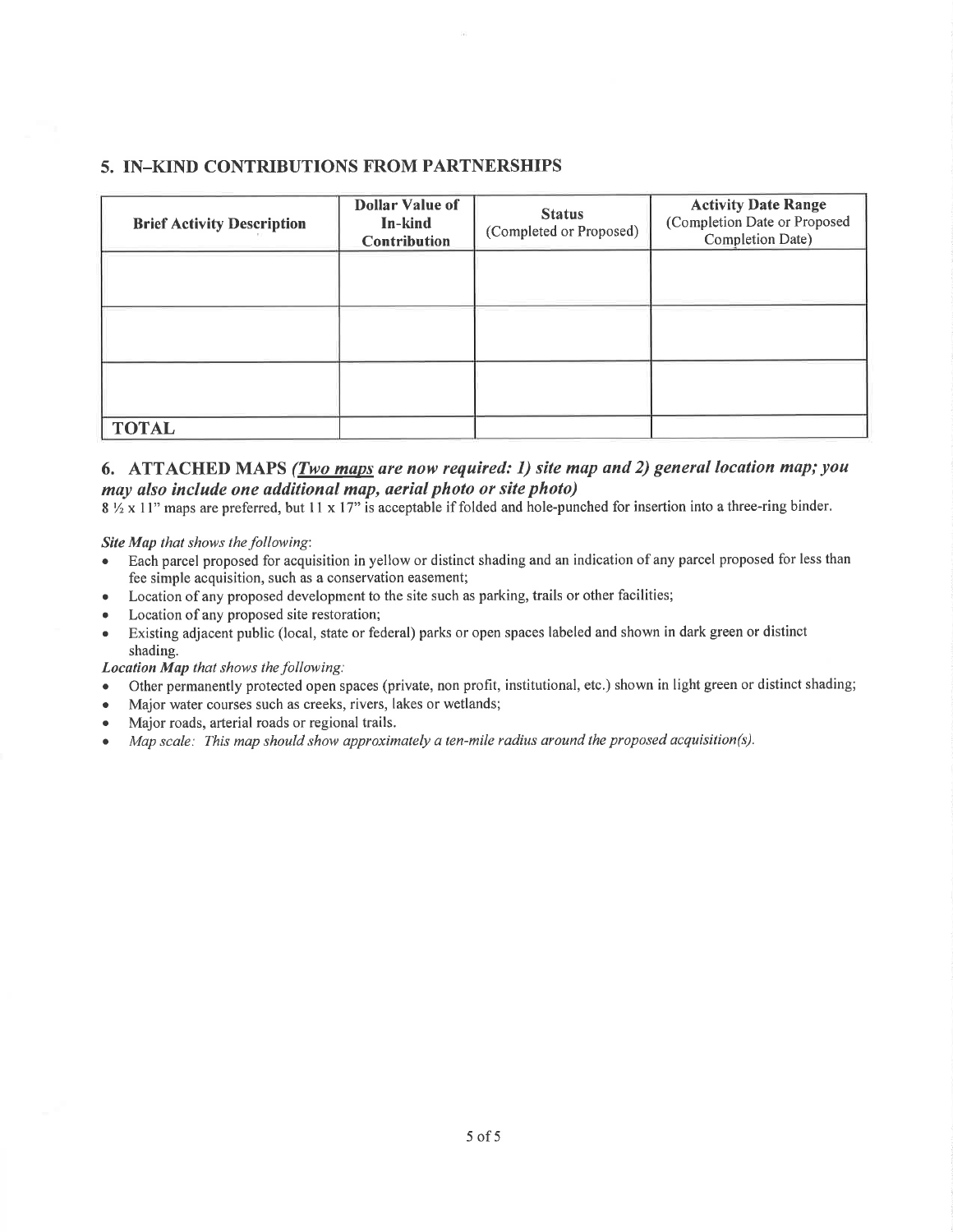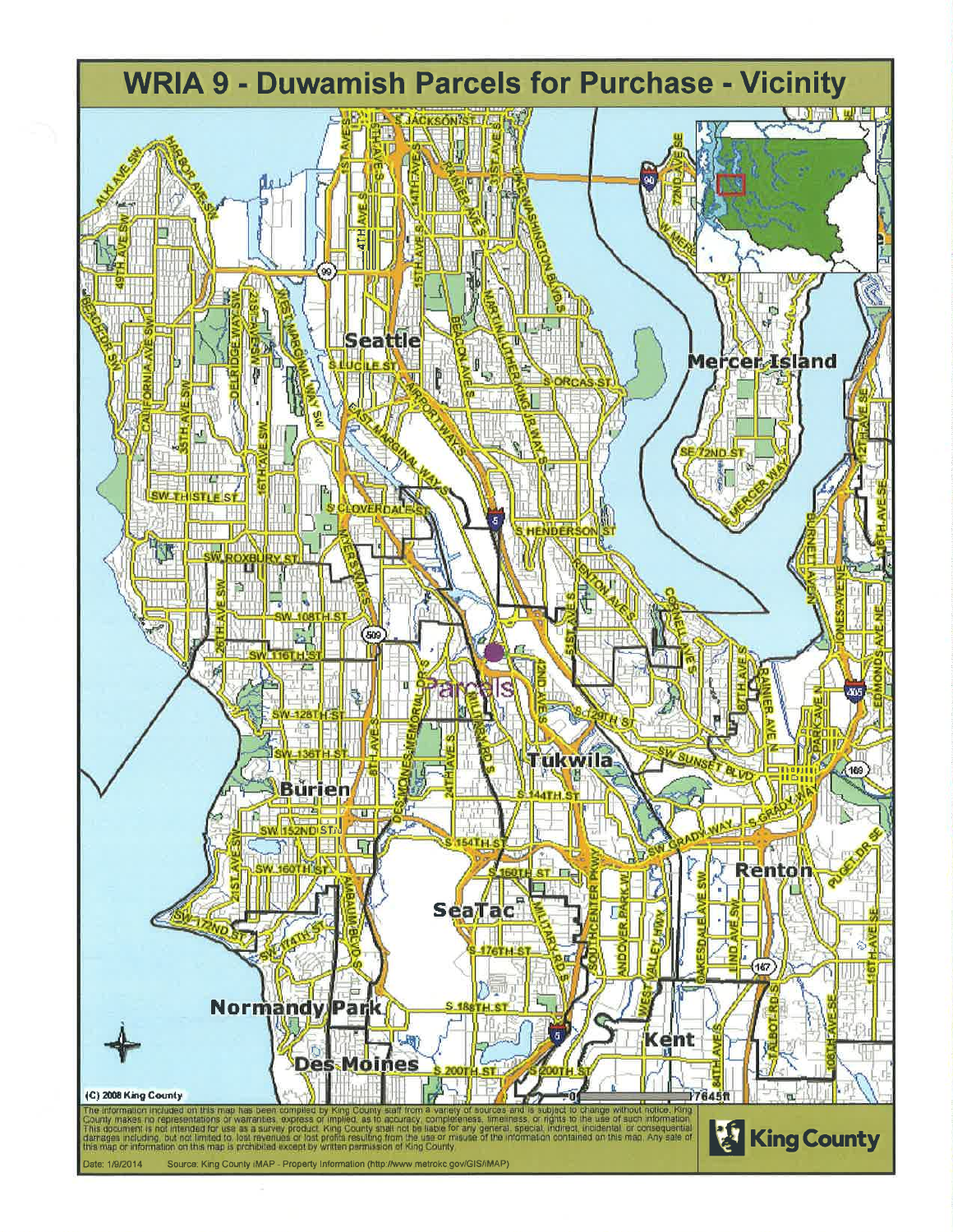